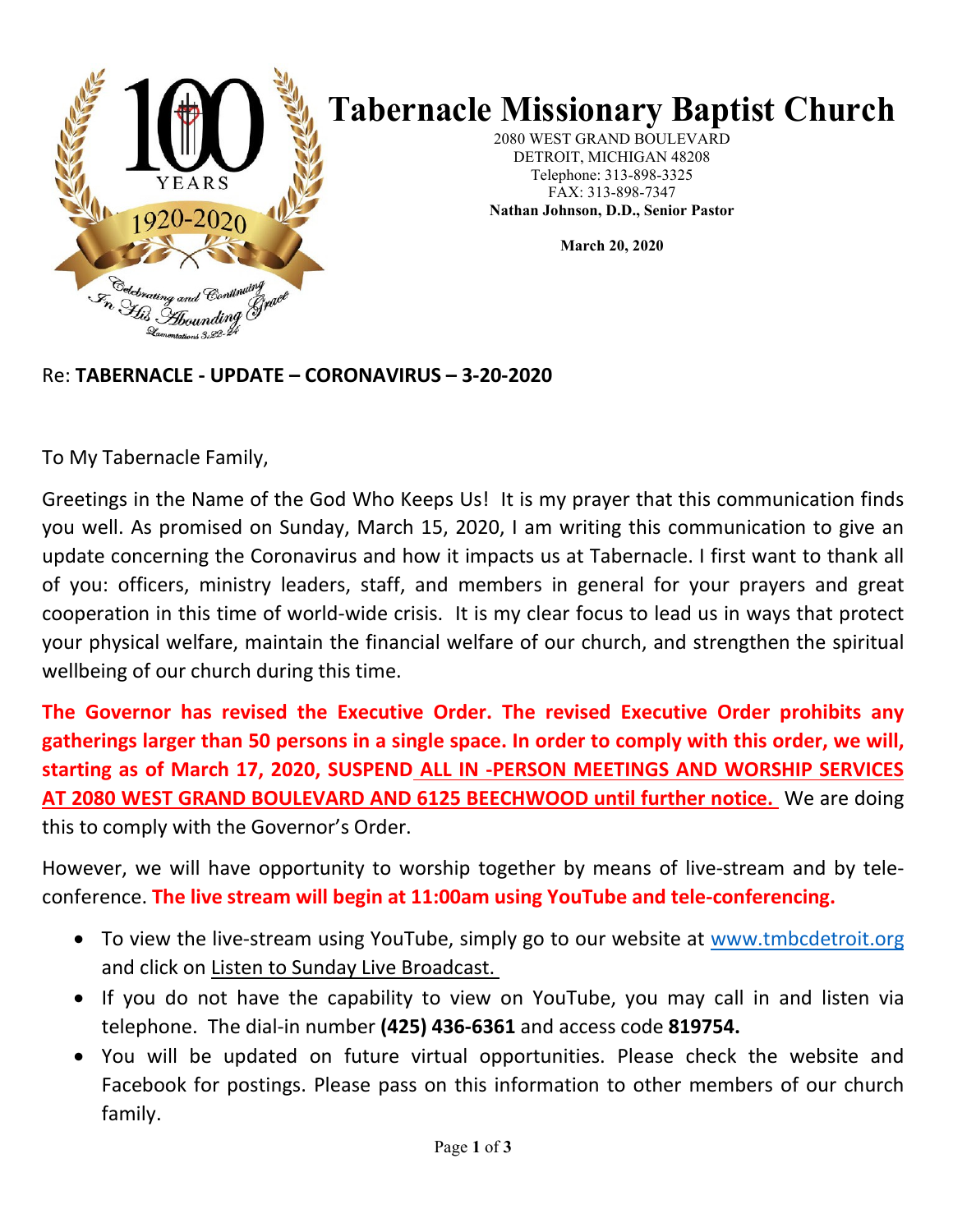• Please join us by tele-conference for prayer at 6:00pm on Wednesday evenings. The dialin number **(425) 436-6361** and access code **819754.**

This will allow us to still worship together even though it is virtual, thus fulfilling the scripture which says, "do not forsake the assembling of ourselves together" (Hebrews 10:25). This also allows us to comply with the Governor's Executive Order.

Please note that we will continue our Outreach ministry at 6125 Beechwood. Precautions have been taken to protect our workers and still provide this necessary ministry to our community. **Volunteers are needed! Please call the church if you can volunteer.**

I am counting on and praying for your continued support and cooperation in this matter. We must "*Trust Him Through It"* and never forget that we have "*The Immanuel Factor" (God Is With Us).*

As we continue to move through this unique period in which we find ourselves, I want to reiterate these five suggestions.

#### **1) Be Informed**

- a) Check with official sources for current information concerning the Coronavirus 19.
	- i) <https://www.cdc.gov/>, CDC
	- ii) [https://www.michigan.gov/mdhhs/0,5885,7-339-71550\\_5104\\_97675---,00.html](https://www.michigan.gov/mdhhs/0,5885,7-339-71550_5104_97675---,00.html) Michigan Department Health and Human Services
- b) Know your risk level.
	- i) **Older adults and people who have severe underlying chronic medical conditions** like heart or lung disease or diabetes seem to be at higher risk for developing more serious complications from COVID-19 illness. Please consult with your health care provider about additional steps you may be able to take to protect yourself.
- c) Do Not rely on Social Media or word of mouth for information.
- d) "*Enthusiasm without knowledge is no good; haste makes mistakes.*" (Proverbs 19:2, NLT)

## **2) Be Wise**

- **a)** Ask God to give you discernment/wisdom as to how you should apply to your life the most current information from credible sources.
- b) Do not panic! "If you need wisdom, ask our generous God, and he will give it to you. He will *not rebuke you for asking.*" (James 1:5, NLT)